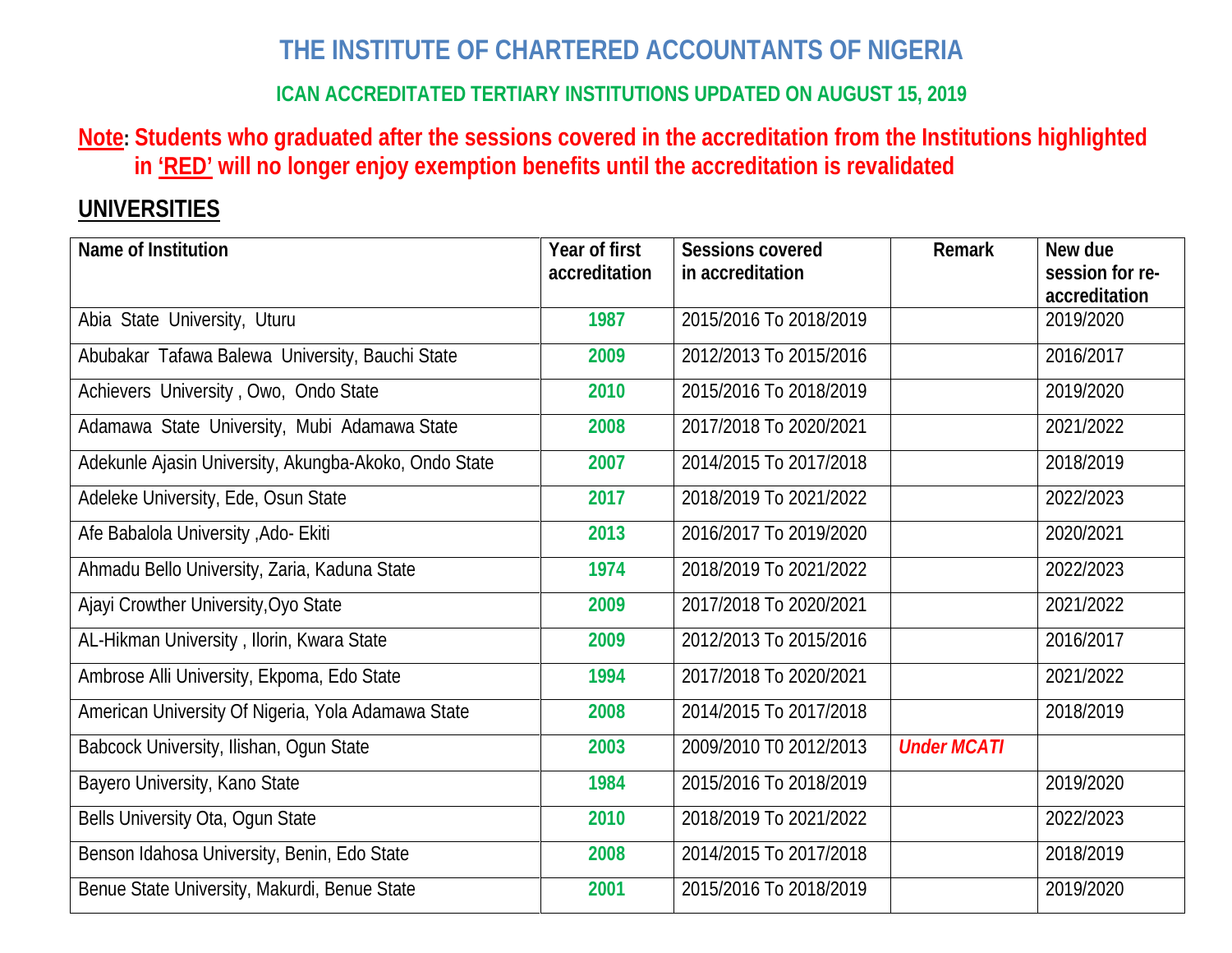| Bingham University, Karu, FCT                           | 2008 | 2017/2018 To 2020/2021 |                    | 2021/2022 |
|---------------------------------------------------------|------|------------------------|--------------------|-----------|
| Bowen University, Iwo, Osun State                       | 2006 | 2014/2015 To 2017/2018 |                    | 2018/2019 |
| Caleb University, Imota, Lagos                          | 2010 | 2013/2014 To 2016/2017 | <b>Under MCATI</b> | 2017/2018 |
| Caritas University, Enugu                               | 2008 | 2017/2018 To 2020/2021 |                    | 2021/2022 |
| Chukwuemeka Odumegwu Ojukwu University Igbariam         | 2006 | 2013/2014 To 2016/2017 |                    | 2018/2019 |
| Convenant University, Ota, Ogun State                   | 2006 | 2014/2015 To 2017/2018 | <b>Under MCATI</b> | 2018/2019 |
| Crawford University, Igbesa, Ogun State                 | 2008 | 2017/2018 To 2020/2021 |                    | 2021/2022 |
| Crescent University, Abeokuta, Ogun State               | 2009 | 2013/2014 To 2016/2017 |                    | 2017/2018 |
| Cross Rivers State University Of Tech Ogoja             | 2008 | 2013/2014 To 2016/2017 |                    | 2017/2018 |
| Delta State University, Abraka                          | 2001 | 2010/2011 To 2013/2014 |                    | 2014/2015 |
| Ebonyi State University, Abakaliki                      | 2009 | 2015/2016 To 2018/2019 |                    | 2019/2020 |
| Edo University, Iyamho, Edo State                       | 2018 | 2015/2016 To 2018/2019 |                    | 2019/2020 |
| Ekiti State University, Ado Ekiti                       | 1990 | 2015/2016To 2018/2019  |                    | 2019/2020 |
| Elizade University, Ilara-Mokin                         | 2017 | 2015/2016              | <b>Under MCATI</b> |           |
| Enugu State University of Science & Tech Enugu          | 1989 | 2015/2016 To 2018/2019 |                    | 2019/2020 |
| Federal University of Agriculture, Abeokuta             | 2016 | 2018/2019 To 2021/2022 |                    | 2022/2023 |
| Federal University of Agriculture, Makurdi              | 2017 | 2015/2016 To 018/2019  |                    | 2019/2020 |
| Federal University, Ndufu-Alike Ikwo, Ebonyi State      | 2017 | 2015/2016 To 2018/2019 |                    | 2019/2020 |
| Federal University, Wukari                              |      |                        | <b>Under MCATI</b> |           |
| Fountain University, Oshogbo, Osun State                | 2010 | 2015/2016 To 2018/2019 |                    | 2019/2020 |
| Godfrey Okoye University, Enugu                         | 2013 | 2016/2017 To 2019/2020 |                    | 2020/2021 |
| Gombe State University, Gombe                           | 2008 | 2015/2015 To 2018/2019 |                    | 2019/2020 |
| Igbinedion University, Okada, Edo State                 | 2003 | 2014/2015 To 2017/2018 |                    | 2018/2019 |
| Ignatius Ajuru University of Education, Rumuolumeni, PH | 2019 | 2017/2018 To 2020/2021 |                    | 2021/2022 |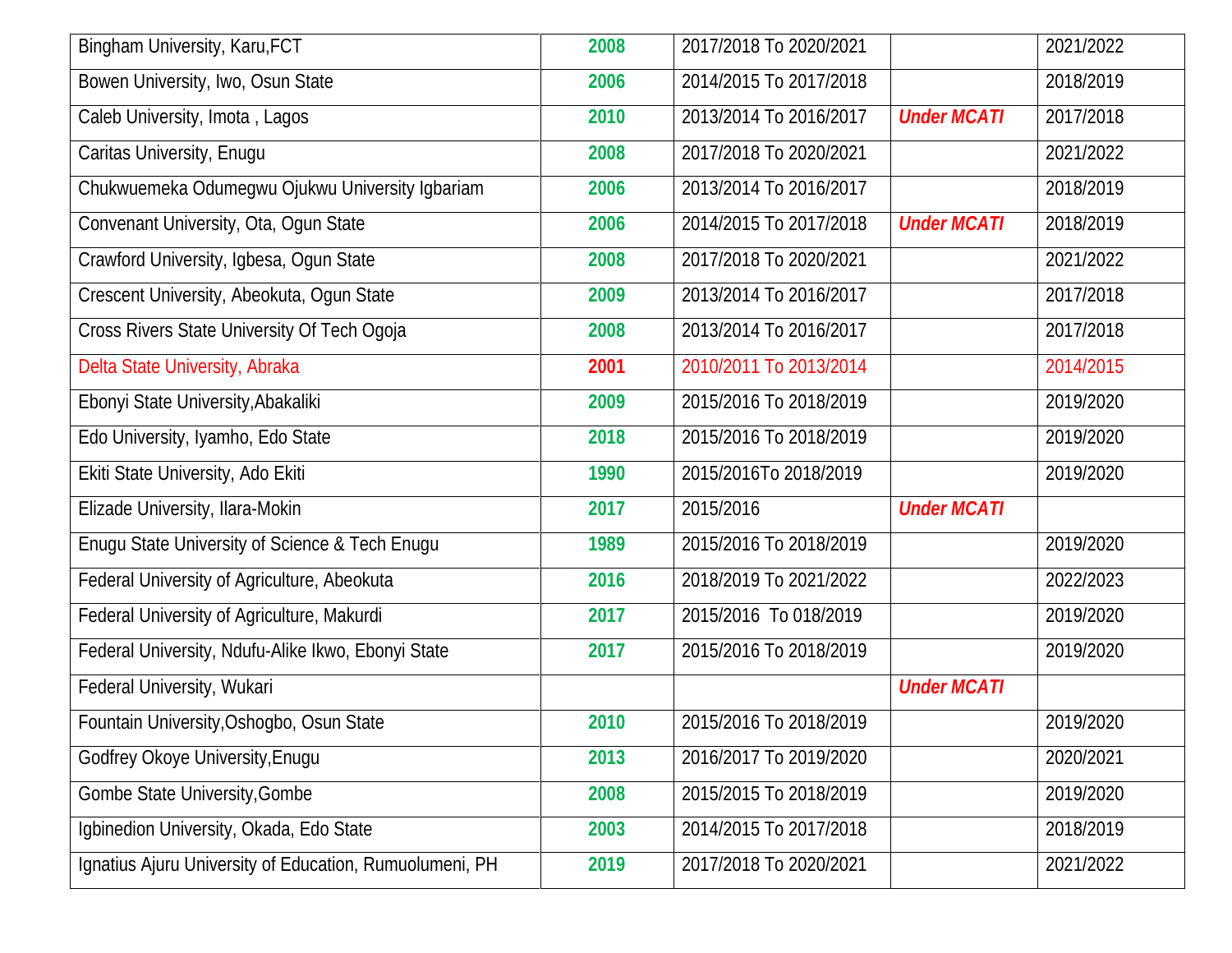| Imo State University, Owerri                                               | 1997 | 2015/2016 To 2018/2019 |                    | 2019/2020 |
|----------------------------------------------------------------------------|------|------------------------|--------------------|-----------|
| Joseph Ayo Babalola University, Ikeji-Arakeji, Osun State                  | 2010 | 2014/2015 To 2017/2018 | <b>Under MCATI</b> | 2018/2019 |
| Kaduna State University, Kaduna                                            | 2008 | 2016/2017 To 2019/2020 |                    | 2020/2021 |
| Kogi State University, Ayingba                                             | 2008 | 2013/2014 To 2016/2017 |                    | 2017/2018 |
| Kwara State University, Malete, Ilorin                                     | 2013 | 2013/2014 To 2016/2017 |                    | 2017/2018 |
| Kwararafa University, Wukari, Taraba State                                 | 2009 | 2015/2016 To 2018/2019 |                    | 2019/2020 |
| Ladoke Akintola University, Ogbomoso, Oyo State                            | 2005 | 2015/2016 To 2018/2019 |                    | 2019/2020 |
| Lagos State University, Ojo                                                | 2009 | 2015/2016 To 2018/2019 |                    | 2019/2020 |
| Landmark University, Omu-Aran, Kwara State                                 | 2014 | 2017/2018 To 2020/2021 |                    | 2021/2022 |
| Lead City University, Ibadan, Oyo State                                    | 2008 | 2015/2016 To 2018 2019 |                    | 2019/2020 |
| Mcpherson University, Seriki Sotayo, Ogun State                            | 2018 | 2015/2016 To 2018 2019 |                    | 2019/2020 |
| Madonna University, Okija, Abia State                                      | 2003 | 2015/2016 To 2018/2019 |                    | 2019/2020 |
| Micheal Okpara University of Agriculture, Umudike, Anambra<br><b>State</b> | 2007 | 2011/2012 To 2014/2015 |                    | 2015/2016 |
| Modibbo Adama University of Technology, Yola                               | 2010 | 2015/2016 To 2018/2019 |                    | 2019/2020 |
| Nasarawa State University, Keffi                                           | 2006 | 2015/2016 To 2018/2019 |                    | 2019/2020 |
| Niger Delta University, Wilberforce Island, Bayelsa State                  | 2010 | 2015/2016 To 2018/2019 |                    | 2019/2020 |
| Nnamdi Azikiwe University, Awka, Anambra State                             | 1996 | 2014/2015 To 2017/2018 |                    | 2018/2019 |
| Northwest University, Kano                                                 | 2017 | 2015/2016              | <b>Under MCATI</b> |           |
| Novena University, Ogume, Delta State                                      | 2008 | 2013/2014 To 2016/2017 |                    | 2017/2018 |
| Obafemi Awolowo University, Ile-Ife, Osun State                            | 1976 | 2013/2014 To 2016/2017 |                    | 2017/2018 |
| Oduduwa University, Ipetu-Modu, Osun State                                 | 2018 | 2018/2019 To 2021/2022 |                    | 2022/2023 |
| Olabisi Onabanjo University, Ago-Iwoye, Ogun State                         | 1986 | 2015/2016 To 2018/2019 |                    | 2019/2020 |
| Osun State University, Okuku                                               | 2009 | 2014/2015 To 2017/2018 | <b>Under MCATI</b> | 2018/2019 |
| PAN Atlantic University, Lagos                                             | 2018 |                        | <b>Under MCATI</b> |           |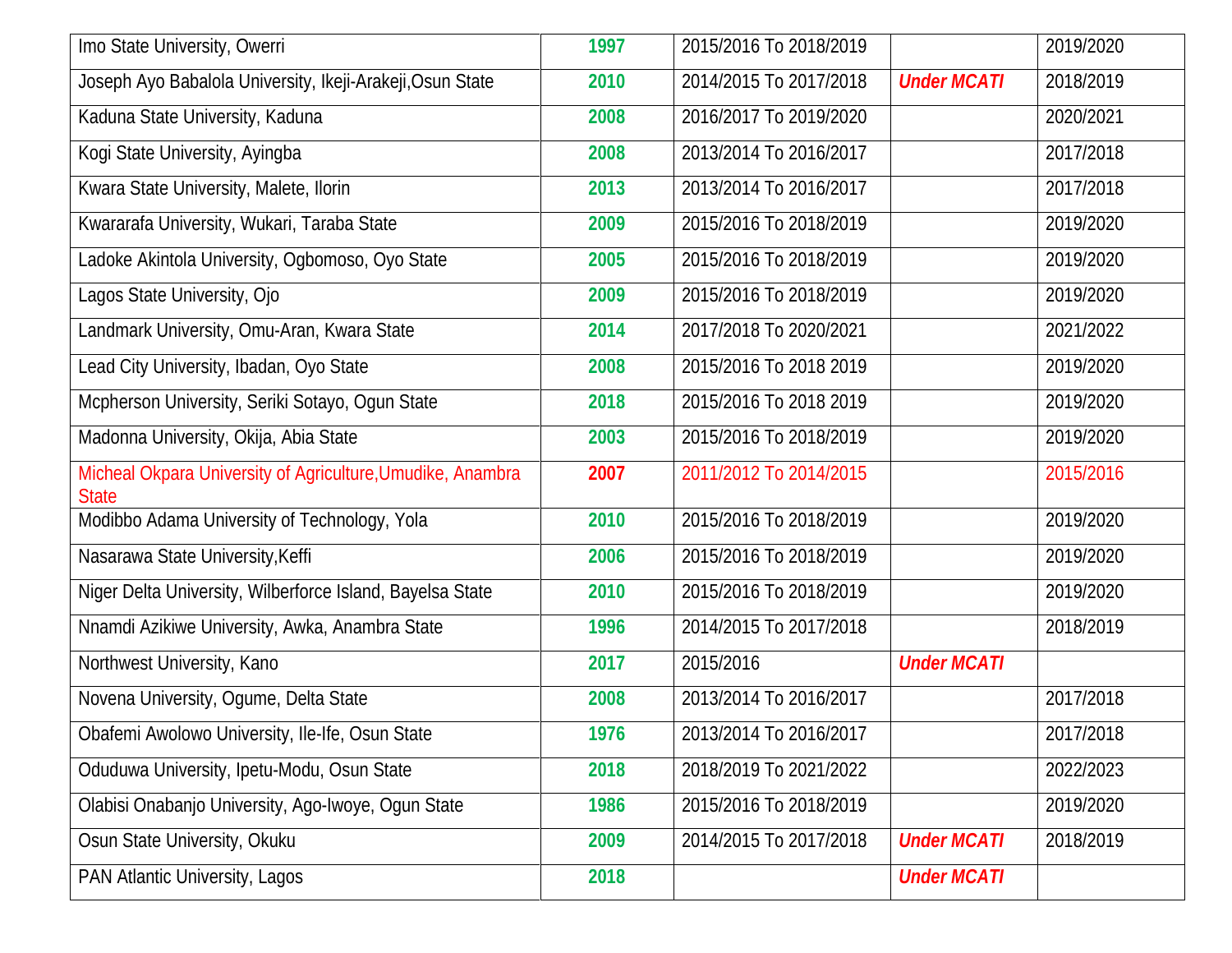| Paul University, Awka, Anambra State                                            | 2014 | 2013/2014 To 2016/2017 |                    | 2017/2018 |
|---------------------------------------------------------------------------------|------|------------------------|--------------------|-----------|
| Redeemers University, Ede, Osun, State                                          | 2008 | 2017/2018 To 2020/2021 |                    | 2021/2022 |
| Rivers State University of Science & Technology,<br>Port-Harcourt, Rivers State | 1982 | 2015/2016 To 2018/2019 |                    | 2019/2020 |
| Salem University, Lokoja, Koji State                                            | 2012 | 2012/2013 To 2015/2016 |                    | 2016/2017 |
| Samuel Adegboyega University, ogwa, Edo State                                   | 2016 | 2014/2015 To 2017/2018 |                    | 2018/2019 |
| Tansian University, Umunya, Anambra                                             | 2018 | 2017/2018 To 2020/2021 |                    | 2021/2022 |
| Taraba State University, Jalingo                                                | 2018 | 2016/2017 To 2019/2020 |                    | 2020/2021 |
| Umaru Musa Yar'Adua University, Katsina                                         | 2019 | 2017/2018 To 2020/2021 |                    | 2021/2022 |
| University of Abuja, FCT                                                        | 2005 | 2014/2015 To 2017/2018 |                    | 2018/2019 |
| University of Benin, Benin - City, Edo State                                    | 1982 | 2010/2011 To 2013/2014 | <b>Under MCATI</b> | 2014/2015 |
| University of Calabar, Cross River State                                        | 1989 | 2015/2016 To 2018/2019 |                    | 2019/2020 |
| University of Ilorin, Ilorin, Kwara State                                       | 1984 | 2015/2016 To 2018/2019 |                    | 2019/2020 |
| University of Jos, Jos Pleateau                                                 | 1994 | 2012/2013 To 2015/2016 |                    | 2016/2017 |
| University of Lagos, Akoka                                                      | 1972 | 2017/2018 To 2020/2021 |                    | 2021/2022 |
| University of Maiduguri, Borno State                                            | 1982 | 2016/2017 To 2019/2020 |                    | 2020/2021 |
| University of Mkar, Gboko, Benue State                                          | 2008 | 2016/2017 To 2019/2020 |                    | 2020/2021 |
| University of Nigeria, Nsukka, Enugu State                                      | 1972 | 2013/2014 To 2016/2017 |                    | 2017/2018 |
| University Of Port-Harcourt, Rivers State                                       | 1988 | 2016/2017 To 2019/2020 |                    | 2020/2021 |
| University of Uyo, Akwa-Ibom State                                              | 1991 | 2015/2016 To 2018/2019 |                    | 2019/2020 |
| Usmanu Danfodiyo University, Sokoto                                             | 2005 | 2010/2011 To 2013/2014 |                    | 2014/2015 |
| Wellspring University, Benin City, Edo State                                    | 2018 | 2016/2017 To 2018/2019 | <b>Interim</b>     | 2019/2020 |
| Veritas University, Abuja(Obehie Campus, Abia State                             | 2013 | 2016/2017 To 2019/2020 |                    | 2020/2021 |
| Western Delta University, Oghara, Delta State                                   | 2010 | 2013/2014 To 2014/2015 | <b>Interim</b>     | 2015/2016 |
| Wesley University of Science and Technology, Ondo                               | 2013 | 2017/2018 To 2018/2019 | <b>Interim</b>     | 2019/2020 |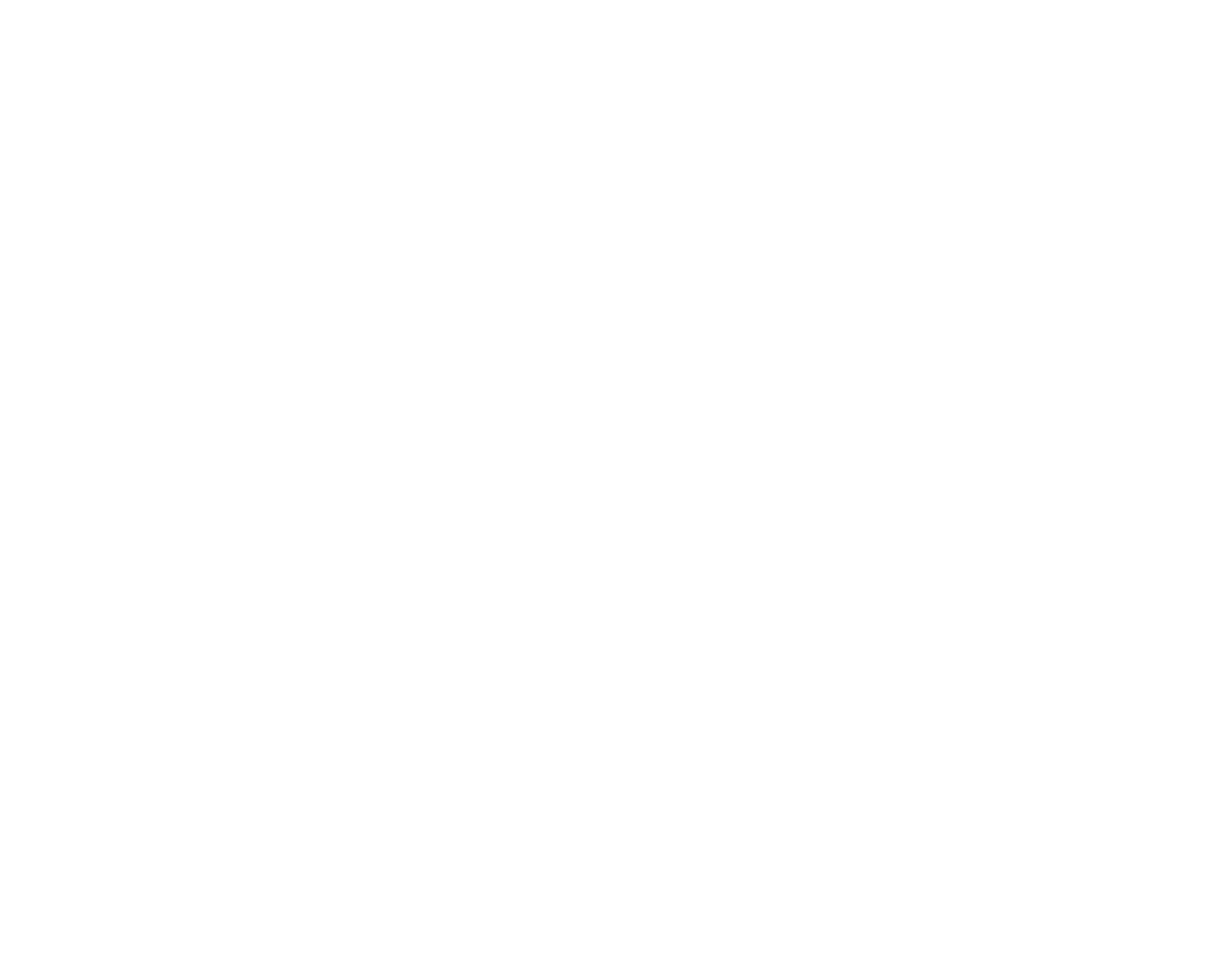# **POLYTECHNICS**

| Name of Institution                                             | Year of first<br>accreditation | <b>Sessions covered</b><br>in accreditation | <b>Remark</b>      | New due<br>session for re- |
|-----------------------------------------------------------------|--------------------------------|---------------------------------------------|--------------------|----------------------------|
|                                                                 |                                |                                             |                    | accreditation              |
| Abubakar Tatari Ali Polytechnic, Bauchi, Bauchi State           | 2018                           | 2018/2019 To 2021/2022                      |                    | 2022/2023                  |
| Akanu-Abiam Federal Polytechnic, Afikpo, Ebonyi<br><b>State</b> | 1994                           | 2011/2012 To 2014/2015                      | 2004/2005          | 2015/2016                  |
| Abia State Polytechnic, Aba                                     | 2001                           | 2009/2010 To 2011/2012                      | <b>Under MCATI</b> | 2012/2013                  |
| Akwa Ibom State Polytechnic, Ikot Osurua                        | 2005                           | 2018/2019 To 2021/2022                      |                    | 2022/2023                  |
| Allover Polytechnic, Ota                                        | 2013                           | 2011/2012 To 2014/2015                      |                    | 2015/2016                  |
| Auchi Polytechnic, Auchi, Edo State                             | 1972                           | 2015/2016 To 2018/2019                      |                    | 2018/2019                  |
| Benue State Polytechnic, Ugbokolo                               | 2010                           | 2013/2014 To 2016/2017                      |                    | 2016/2017                  |
| Crown Polytechnic, Ado-Ekiti, Ekiti State                       | 2011                           | 2015/2016 To 2018/2019                      |                    | 2019/2020                  |
| D.S Adegbenro ICT Polytechnic, Eruku-Itori, Ogun<br>state       | 2007                           | 2015/2016 To 2018/2019                      |                    | 2019/2020                  |
| Delta State Polytechnic, Ogwashi-Uku                            | 2016                           | 2013/2014 To 2016/2017                      |                    | 2017/2018                  |
| Delta State Polytechnic, Ozoro.                                 |                                | 2013/2014 To 2017/2018                      |                    | 2017/2018                  |
| Delta State Polytechnic, Otefe-Oghara,                          |                                | 2017/2018 To 2020/2021                      |                    | 2021/2022                  |
| DORBEN Polytechnic, Abuja FCT                                   | 2010                           | 2015/2016 To 2018/2019                      |                    | 2019/2020                  |
| Gateway ICT Polytechnic, Saapade, Ogun State                    | 2017                           | 2016/2017 To 2019/2020                      |                    | 2020/2021                  |
| The Federal Polytechnic, Ado-Ekiti Ekiti State                  | 1980                           | 2014/2015 To 2017/2018                      |                    | 2018/2019                  |
| The Federal Polytechnic , Bauchi, Bauchi State                  | 1984                           | 2017/2018 To 2020/2021                      |                    | 2021/2022                  |
| Federal Polytechnic, Bida, Niger State                          | 1986                           | 2013/2014 To 2016/2017                      |                    | 2017/2018                  |
| Federal Polytechnic, Ede, Osun State                            | 1996                           | 2012/2013 To 2015/2016                      |                    | 2016/2017                  |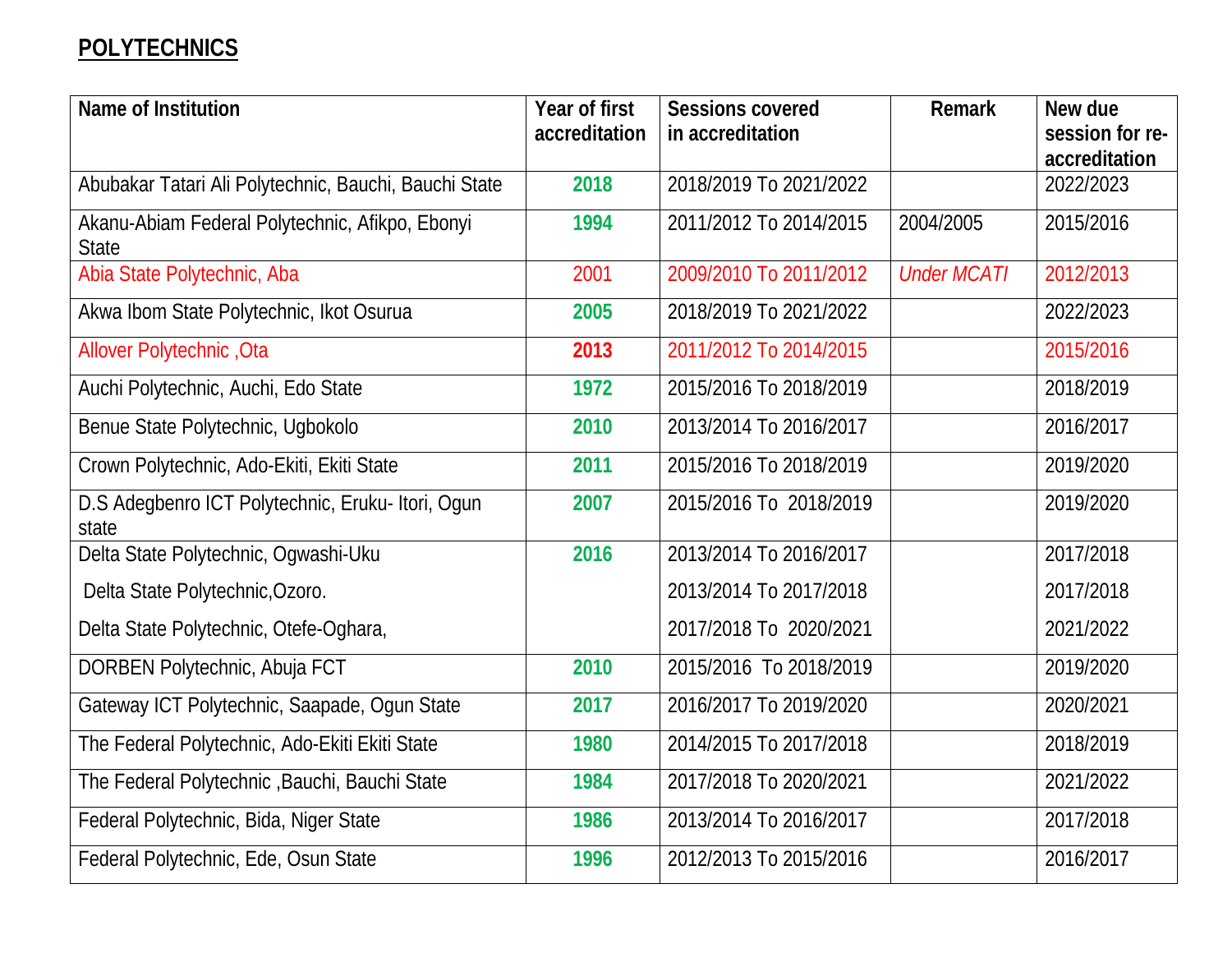| Federal Polytechnic, Idah, Kogi State                           | 1984 | 2015/2016 To 2018/2019 | 2019/2020 |
|-----------------------------------------------------------------|------|------------------------|-----------|
| Federal Polytechnic, Ilaro, Ogun State                          | 1988 | 2014/2015 To 2017/2018 | 2018/2019 |
| Federal Polytechnic, Kaura-Namoda, Zamfara                      | 2007 | 2014/2015 To 2017/2018 | 2018/2019 |
| The Federal Polytechnic, Mubi, Adamawa State                    | 2009 | 2016/2017 To 2019/2020 | 2020/2021 |
| The Federal Polytechnic, Nasarawa, Nasarawa State               | 1991 | 2016/2017 To 2019/2020 | 2020/2021 |
| Federal Polytechnic, Nekede. Imo State                          | 1988 | 2010/2011 To 2013/2014 | 2014/2015 |
| Federal Polytechnic, Offa, Kwara State                          | 1996 | 2017/2018 To 2020/2021 | 2021/2022 |
| Federal Polytechnic, Oko, Anambra State                         | 1990 | 2016/2017 To 2019/2020 | 2020/2021 |
| Imo State Polytechnic, Umunagwo-Ohaji                           | 2018 | 2017/2018 To 2020/2021 | 2021/2022 |
| Institute of Management and Tech, Enugu, Enugu<br><b>State</b>  | 1975 | 2016/2017 To 2019/2020 | 2020/2021 |
| Jigawa State Polytechnic, Dutse                                 | 2007 | 2016/2017 To 2019/2020 | 2020/2021 |
| Kaduna Polytechnic, Kaduna                                      | 1972 | 2010/2011 To 2013/2014 | 2014/2015 |
| Kano State Polytechnic, Kano                                    | 2002 | 2014/2015 To 2017/2018 | 2018/2019 |
| Kwara State Polytechnic, Ilorin, Kwara State                    | 1976 | 2008/2009 To 2011/2012 | 2012/2013 |
| Lagos City Polytechnic, Ikeja, Lagos State                      | 2001 | 2001/2012 To 2014/2015 | 2015/2016 |
| Lagos State Polytechnic, Isolo, Lagos State                     | 1982 | 2015/2016 To 2018/2019 | 2019/2020 |
| Moshood Abiola Polytechnic, Abeokuta, Ogun State                | 1983 | 2016/2017 To 2019/2020 | 2020/2021 |
| Nigeria Army School of Finance & Admin, Apapa Lagos             | 1985 | 2018/2019 To 2021/2022 | 2022/2023 |
| Ogun State Institute of Technology, Igbesa                      | 2011 | 2017/2018 To 2020/2021 | 2021/2022 |
| Osun State College of Technology, Esa-Oke, Osun<br><b>State</b> | 2000 | 2018/2019 To 2021/2022 | 2022/2023 |
| Osun State Polytechnic, Iree, Osun State                        | 1995 | 2017/2018 To 2020/2021 | 2021/2022 |
| Plateau State Polytechnic, Barkin Ladi                          | 2007 | 2016/2017 To 2019/2020 | 2020/2021 |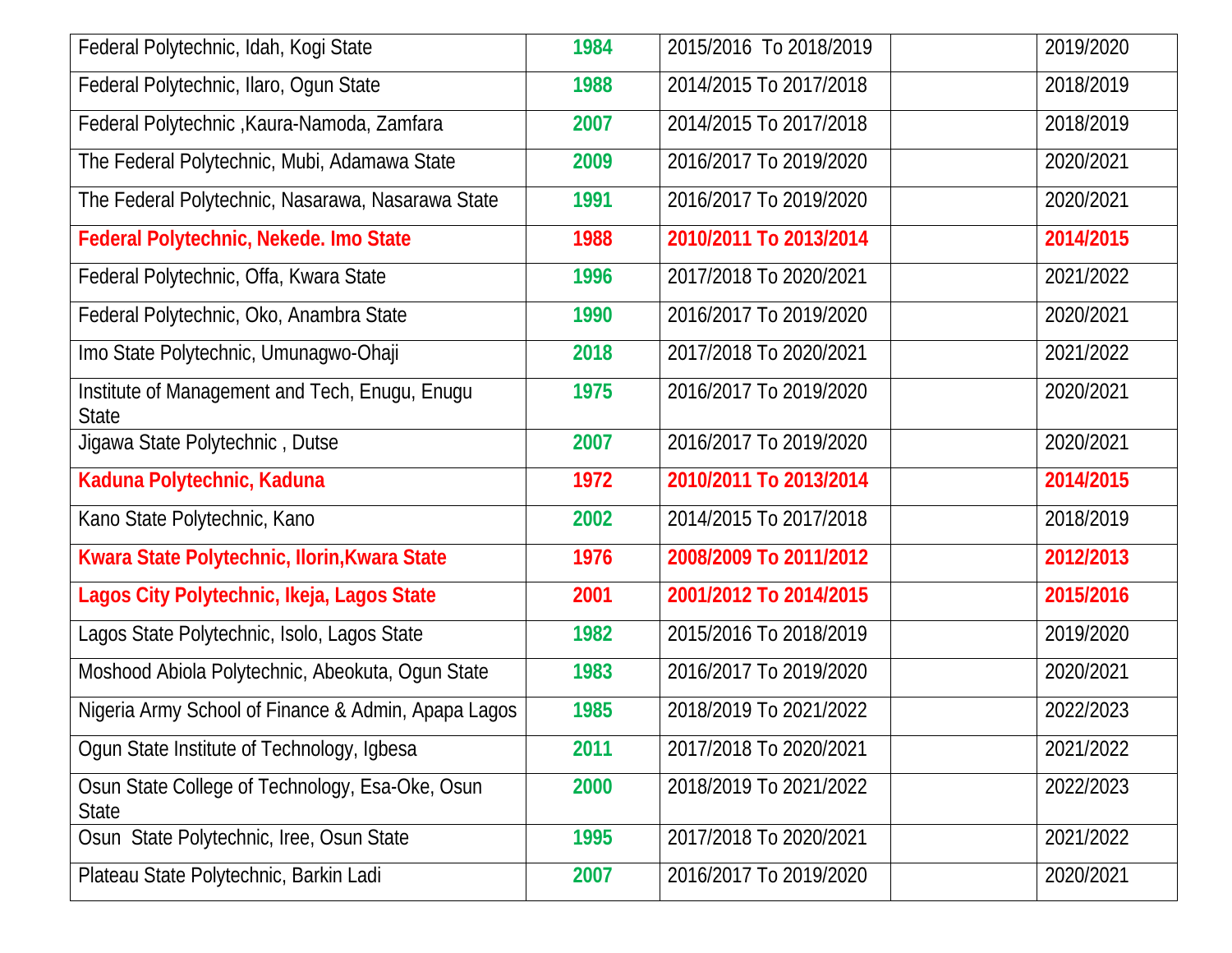| Police Academy, Kano                                          |      |                        | <b>Under MCATI</b> |           |
|---------------------------------------------------------------|------|------------------------|--------------------|-----------|
| Ramat Polytechnic, Maiduguri, Bornu State                     | 1999 | 2003/2004 To 2006/2007 |                    | 2007/2008 |
| Ken Saro Wiwa Polytechnic, Bori, P/H, River State             | 1995 | 2016/2017 To 2019/2020 |                    | 2020/2021 |
| Rufus Giwa Polytechnic, Owo, Ondo State                       | 1985 | 2014/2015 To 2017/2018 |                    | 2018/2019 |
| The Polytechnic, Ibadan, Oyo State                            | 1972 | 2014/2015 To 2017/2018 |                    | 2018/2019 |
| The Polytechnic, Ile-Ife, Osun State                          | 2011 | 2011/2012 To 2012/2013 |                    | 2013/2014 |
| Trinity Polytechnic, Uyo, Akwa- Ibom State                    | 2018 | 2017/2018 To 2020/2021 | For ND only        | 2021/2022 |
| Waziri Umaru Polytechnic, Bernin-Kebbi, Kebbi<br><b>State</b> | 2002 | 2006/2007 To 2009/2010 |                    | 2010/2011 |
| Yaba College Of Technology, Yaba, Lagos                       | 1972 | 2016/2017 To 2019/2020 |                    | 2020/2021 |
|                                                               |      |                        |                    |           |

**Note: Students who graduated after the sessions covered in accreditation from the Polytechnics highlighted in 'red' will no longer enjoy exemption benefits until the accreditation is revalidated.**

#### **COLLEGES OF EDUCATION**